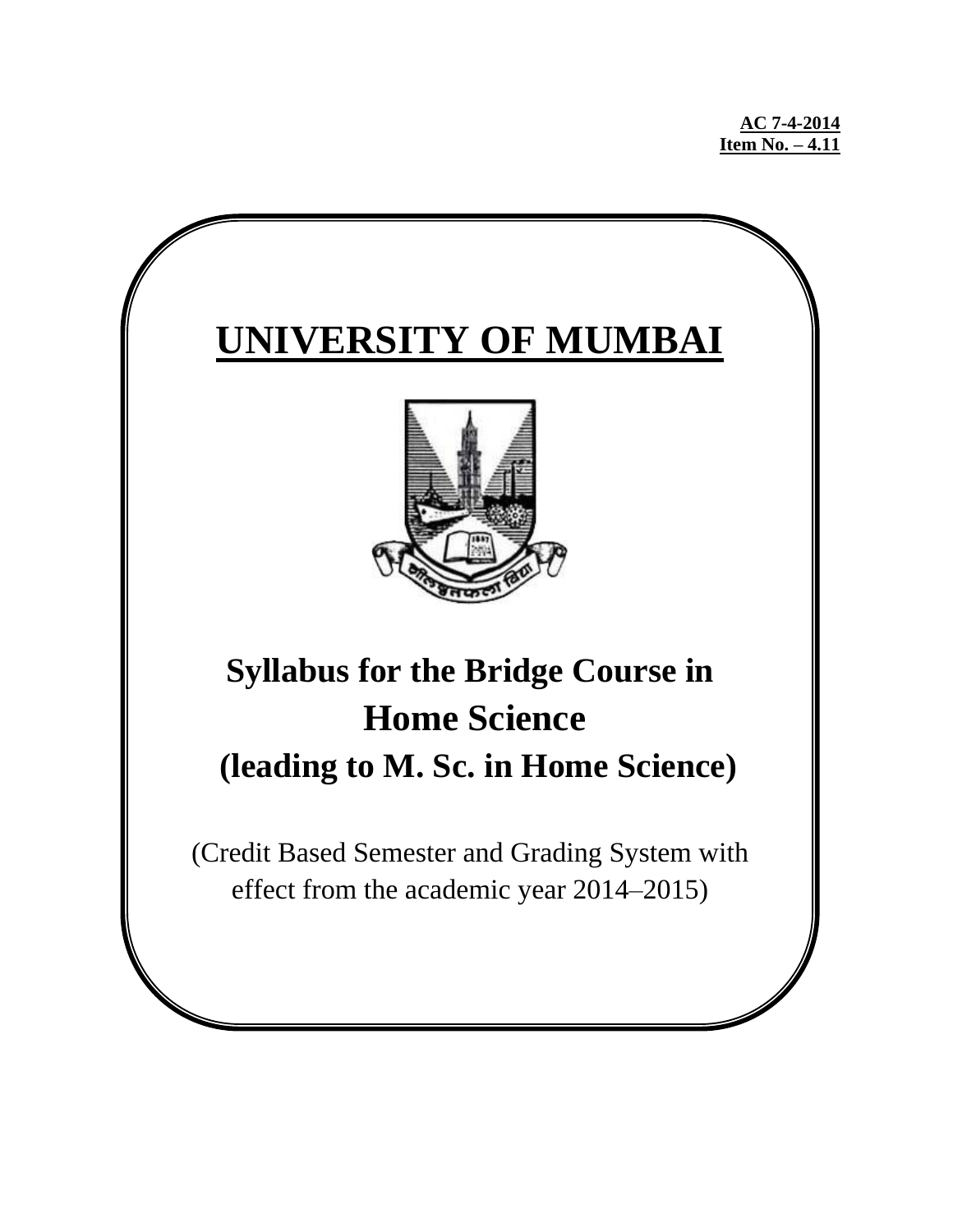# **Bridge Course in Home Science**

#### *Preamble*

Under the Master's Programme in Home Science there are four specializations of Branch IA: Foods, Nutrition and Dietetics, Branch IB: Food Processing and Preservation, Branch IC: Sports Nutrition, Branch II: Human Development, Branch III: Textile and Fashion Technology and Branch IV: Community Resource Management.

College of Home Science, Nirmala Niketan Bridge Course provides a route into the postgraduate courses. It is the first step on the way to successfully obtaining the Master's degree. The course is designed for Indian and International students whose graduate qualifications fulfill the eligibility criteria for the Home Science postgraduate courses. Each application will be considered individually by the Course Coordinators, Heads of Specializations, the Principal and the Academic Adviser for the course within the College. The process of organizing the course is the responsibility of the college management and academic bodies within the college constituted for it. It will be organized as a self-financed value added course.

If a learner does not have the suitable subject background for direct entry to first year Master's level, or he/she has not studied the relevant subjects in the required depth then he/she might need to undertake a bridging course to bring

the skills and knowledge of the learner to in level with graduate learners from our institute.

This course will enable aspirant students who have sought admission for M.Sc. (Home Science Courses). It will equip candidates with relevant knowledge and skills to help them cope with curriculum of the Master's programme under the respective branches. The course is open to all M.Sc. registered students (non-home science and home science students from other universities eligible for the Master's Home Science programmes) who wish to avail of this opportunity of gaining the basics of Home Science in the chosen field of the specializations.

The program is a one semester program (10 weeks, plus orientation and exam week) offered internally partially online in the first semester for maximum convenience. Some assignments may have to be submitted/ sent to the college for assessment.

# **HOW WILL THIS PROGRAM HELP THE LEARNER?**

When the learner completes the program successfully, he/she will be able to effectively manage his/her academic progress for the Master's Program. When the learner applies for the course the final grade will be calculated on the basis of the scores and credits earned on submission of assignments and tests completed (online/offline). It will help him/her to develop the basic competency for studying the Master's Programme. However, the score for this bridging course will not be considered for the Master's Programme while granting the M.Sc. (Home Science) Degree. It is considered to be a value addition programme. The course will be recognized by College of Home Science and the University of Mumbai.

On completion, as a learner you will be able to learn independently about information and concepts (ideas) in the disciplines of Home Science, describe the roles of relevant systems¸ key concepts, communicate and present information in an informed manner.

#### **HOW DOES ONE APPLY?**

Information about how to apply is available from the website

Recognition of prior learning is determined by an academic adviser during enrolment.

#### **HOW MUCH WILL IT COST?**

The program has a nominal fee and the learner is expected to buy essential study materials such as stationery and raw materials as prescribed for each module, as and when specified. The learners must have access to a reliable internet connection.

|                                                                   |       |       | Registration Fee (INR) Program Fee (INR) Total Fee (INR.) |
|-------------------------------------------------------------------|-------|-------|-----------------------------------------------------------|
| Lump sum Payment Scheme<br>(Along with the filled up application) | 2.000 | 3.000 | 5.000                                                     |

Note: Students residing outside India need to pay an additional fee of Rs.3000/-

#### **WHAT IS PROVIDED?**

Students will be provided with course lecture notes and manual of instructions for practical where applicable, list for additional reading. There will be opportunities for practical experience in laboratories, if needed which will be notified to the candidates prior to conducting the sessions.

### **HOW TO ENROLE?**

Register at website link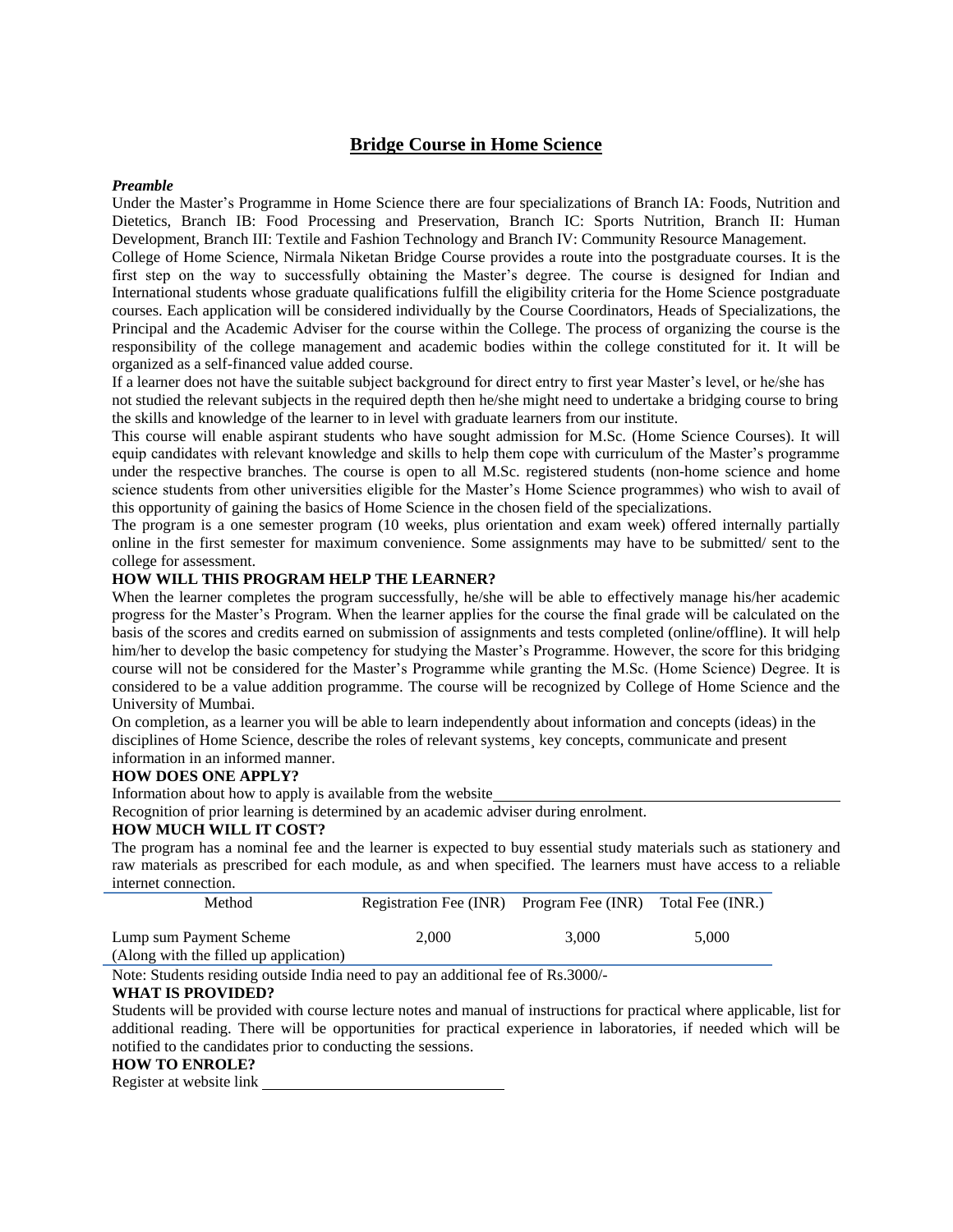Closing date for online registration is one week before course commencement. However, we encourage you to register early as places are limited. Payment is available via credit card or demand draft in favor of

.

For more information about BCHS, please visit:

### **HOW DOES THE LEARNER COMPLETE THE PROGRAM?**

The program consists of two modules (six credits each) for each specialization (twelve credits for the two modules under the chosen field of specialization of Foods Nutrition and Dietetics, Human Development, Textile and Fashion Technology or Community Resource Management). Each module is designed for earning 6 credits and the learner must pass each unit under the selected module to successfully complete the program. Each module consists of three units for two credits each). All teaching and learning sessions may be executed online or offline as required by the course instructor.

| <b>Module</b><br>Code                                               | <b>Title</b>                                                                                   | <b>Final Test</b>                      | <b>Continuous</b><br>Assessment | <b>Total</b><br>marks | <b>Credits</b> |  |
|---------------------------------------------------------------------|------------------------------------------------------------------------------------------------|----------------------------------------|---------------------------------|-----------------------|----------------|--|
|                                                                     | <b>FOODS &amp; NUTRITION</b>                                                                   |                                        |                                 |                       |                |  |
| PSBRHSI1                                                            | <b>BASIC NUTRITION</b>                                                                         | 20                                     | 30                              | 50                    | 6              |  |
| <b>FOOD SCIENCE &amp; BASIC</b><br>PSBRHSI2<br><b>MEAL PLANNING</b> |                                                                                                | 20                                     | 30                              | 50                    | 6              |  |
|                                                                     |                                                                                                | <b>HUMAN DEVELOPMENT</b>               |                                 |                       |                |  |
| PSBRHSII1                                                           | <b>THEORIES OF HUMAN</b><br><b>DEVELOPMENT</b>                                                 | 20                                     | 30                              | 50                    | 6              |  |
| PSBRHSII2                                                           | <b>SPECIALIZED TOPICS IN</b><br><b>HUMAN DEVELOPMENT</b>                                       | 20                                     | 30                              | 50                    | 6              |  |
|                                                                     |                                                                                                | <b>TEXTILES AND FASHION TECHNOLOGY</b> |                                 |                       |                |  |
| PSBRHSIII1                                                          | <b>PRODUCT DESIGN</b>                                                                          | 20                                     | 30                              | 50                    | 6              |  |
| PSBRHSIII2                                                          | <b>PRODUCT MAKING</b>                                                                          | 20                                     | 30                              | 50                    | 6              |  |
|                                                                     |                                                                                                | <b>COMMUNITY RESOURCE MANAGEMENT</b>   |                                 |                       |                |  |
| PSBRHSIV1                                                           | <b>INTRODUCTION TO</b><br><b>MANAGEMENT PROCESS</b>                                            | 20                                     | 30                              | 50                    | 6              |  |
| PSBRHSIV2                                                           | <b>INTRODUCTION TO</b><br><b>ERGONOMICS</b><br><b>MAN-MACHINE</b><br><b>ENVIRONMENT SYSTEM</b> | 20                                     | 30                              | 50                    | 6              |  |
|                                                                     | TOTAL MARKS FOR THE TWO MODULES<br>UNDER EACH SPECIALIZATION                                   | 40                                     | 60                              | <b>100</b>            | 12             |  |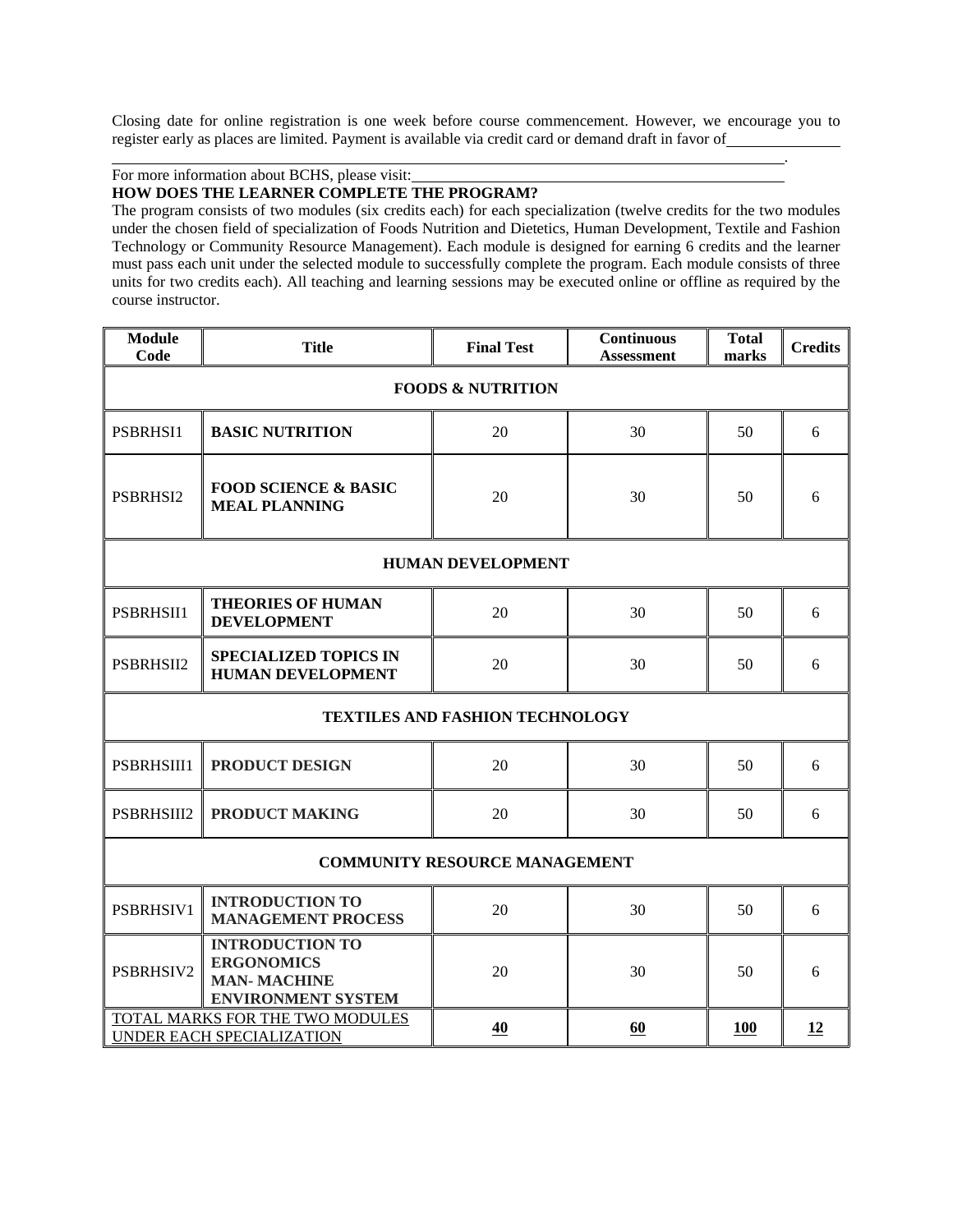| <b>Module Code</b> | Title                  | <b>Marks</b> | Credits |
|--------------------|------------------------|--------------|---------|
| <b>PSBRHSI1</b>    | <b>BASIC NUTRITION</b> | 50           | o       |

**Objectives**

- To enable students to understand the relation of nutrition to health.
- To enable students to understand functions, sources, requirements and effects of deficiency of nutrients.
- To enable students to understand digestion, absorption and metabolism of nutrients.

| Unit         | <b>Contents</b>                                                                    | <b>Credits</b> |  |  |  |
|--------------|------------------------------------------------------------------------------------|----------------|--|--|--|
| $\mathbf{1}$ | <b>Energy</b>                                                                      |                |  |  |  |
|              | Units and Determination of energy value of food                                    |                |  |  |  |
|              | Bomb calorimetry,                                                                  |                |  |  |  |
|              | Physiological fuel value, Benedict's Oxy calorimeter, BMR, REE, TEF                |                |  |  |  |
|              | Determination of energy requirements, RDA, Reference man, Reference woman          |                |  |  |  |
|              | Macronutrients: Classification, Functions, Digestion, Absorption, RDA & Deficiency |                |  |  |  |
|              | (Important concerns) for Carbohydrates                                             |                |  |  |  |
| $\mathbf{2}$ | Macronutrients: Classification, Functions, Digestion, Absorption, RDA & Deficiency |                |  |  |  |
|              | (Important concerns) for Proteins and for Lipids                                   |                |  |  |  |
|              | Vitamins (Fat & Water soluble) and Minerals (Macro, Micro & Trace minerals)        |                |  |  |  |
|              | Micronutrients: Functions, Sources, Deficiency, Toxicity, RDA                      |                |  |  |  |
| 3            | Clinical signs                                                                     |                |  |  |  |
|              | Anthropometry                                                                      |                |  |  |  |
|              | <b>Biochemical tests</b>                                                           |                |  |  |  |
|              | Diet surveys                                                                       |                |  |  |  |

#### **References:**

Srilakshmi, B (2003) Nutrition Science, New Age International Ltd.

Bamji, M., Prahlad Rao, N & Reddy, V.( 1996) Text book of Human Nutrition, Oxford & TBH Publishing Co. PVT Ltd

Whitney & Ross (2002) Understanding Nutrition, Wadsworth/ Thomson Learning: Belmont, CA.

Swaminathan, M (1998) Essentials of Food and Nutrition, 2<sup>nd</sup> Ed, Vol I&II, Bangalore printing and publishing

| <b>Module Code</b> | Title                                         | <b>Marks</b> | Credits |
|--------------------|-----------------------------------------------|--------------|---------|
| <b>PSBRHSI2</b>    | <b>FOOD SCIENCE &amp; BASIC MEAL PLANNING</b> | 50           |         |

**Objectives**

To acquire knowledge of various concepts of Food Science, its facts and principles

• To develop the ability to select and apply the principles to practical situations.

| Unit | Contents                                                                                      | <b>Credits</b> |
|------|-----------------------------------------------------------------------------------------------|----------------|
|      | A. Composition & Effect of processing on various foods                                        |                |
|      | B. Basics of Meal planning                                                                    |                |
|      | <b>Food groups:</b> - Cereals, Pulses, Fruits & vegetables, Eggs, Meat, Fish & poultry, Milk  |                |
|      | Fats, Oils & Sugars                                                                           |                |
|      | Introduction to Food Exchange Lists                                                           |                |
|      | Introduction to Meal Planning: Age groups including infancy, early childhood, late childhood, |                |
|      | adolescent, adulthood, old age, pregnancy and lactating periods                               |                |

**References**

Manay, Shakuntala N.; Shadaksharaswamy M. (1995) Food; Facts & Principles New Age International (P) Ltd.: New Delhi.

Khanna K. & Gupta S. (2001) The Art and Science of Cooking: A Practical Manual, Phoenix Publishing House Pvt. Ltd.: New Delhi.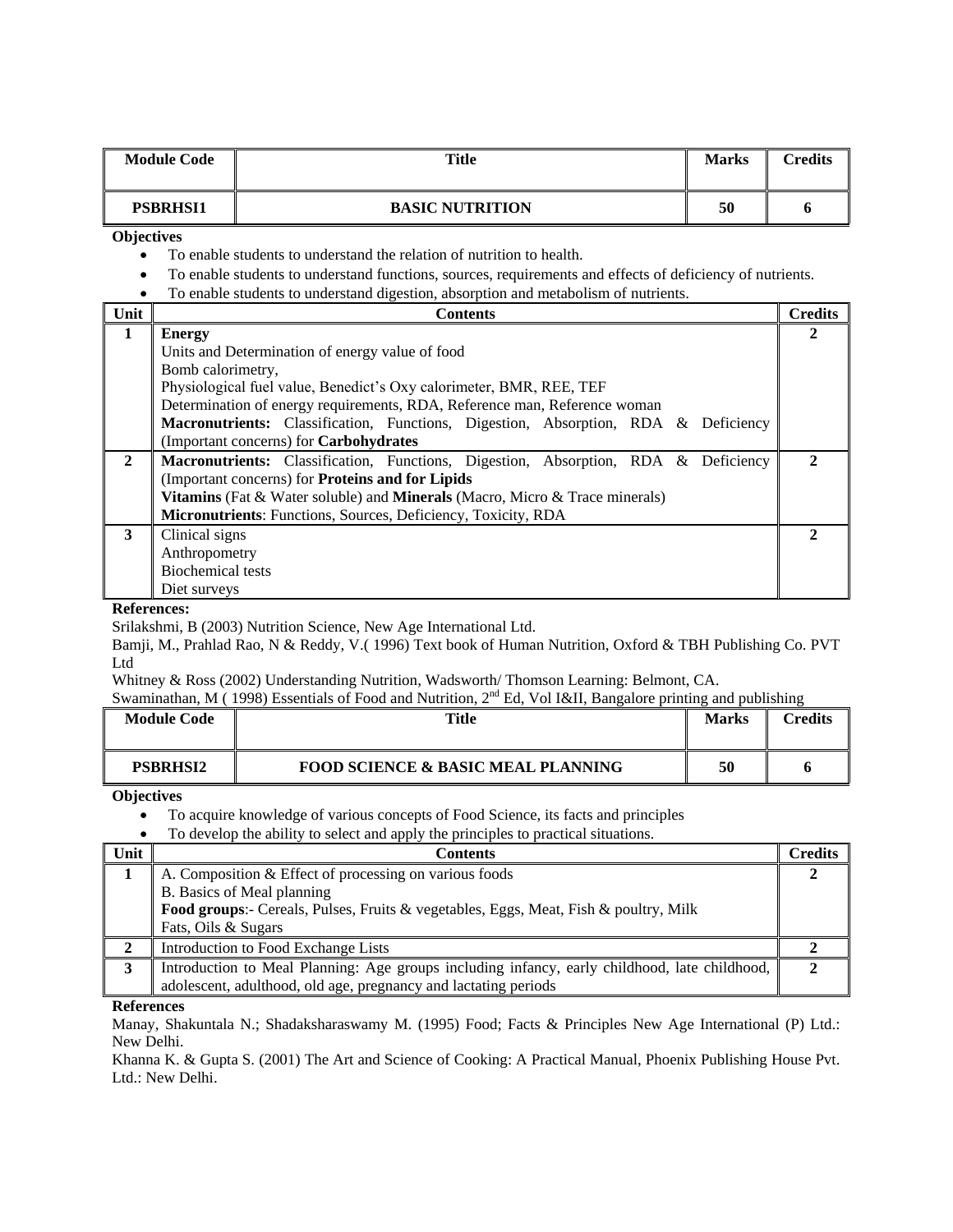| <b>Module Code</b>                                                                                                                         | Title                                       | <b>Marks</b> | <b>Credits</b> |  |
|--------------------------------------------------------------------------------------------------------------------------------------------|---------------------------------------------|--------------|----------------|--|
| <b>PSBRHSII1</b>                                                                                                                           | THEORIES OF HUMAN DEVELOPMENT & COUNSELLING | 50           |                |  |
| <b>Objectives</b>                                                                                                                          |                                             |              |                |  |
| To have students value the role of theories in comprehending human behaviour and development.<br>$\bullet$                                 |                                             |              |                |  |
| To facilitate in students an understanding of the theories in human development and their application in day-to-<br>$\bullet$<br>$1 - 12C$ |                                             |              |                |  |

|              | aav me.                                            |                |
|--------------|----------------------------------------------------|----------------|
| Unit         | Contents                                           | <b>Credits</b> |
| $\mathbf{1}$ | <b>Theories of Human Behaviour and Development</b> | 2              |
|              | Introduction                                       |                |
|              | Freud's Psychosexual Theory                        |                |
|              | Erikson's Psychosocial Theory                      |                |
|              | Pavlov's Classical Conditioning                    |                |
|              | Skinner's Operant Conditioning                     |                |
| $\mathbf{2}$ | <b>Theories of Human Behaviour and Development</b> |                |
|              | Bandura's Social Cognitive Theory                  |                |
|              | Piaget's Cognitive Development Theory              |                |
|              | Kohlberg's Moral Development Theory                |                |
|              | Bronfenbrenner's Ecological Theory                 |                |
| 3            | <b>Counselling Theories/Approaches</b>             |                |
|              | Roger's Person-Centered Counselling                |                |
|              | <b>SFBC</b>                                        |                |
|              | Group Counselling                                  |                |
|              | Axline's Play Therapy                              |                |
|              | Satir's Family Therapy                             |                |
|              | Jiva Model of Career Counselling                   |                |
|              | Gysber's School Counselling Model                  |                |

#### **References:**

Baldwin, A.(1980). Theories of child development. New York: Wiley.

CA: Brooks/Cole.

Capuzzi, D., & Gross, D. A. (1999).*Counseling and psychotherapy.Theories and interventions*.NJ: Prentice-Hall. Corey, G. (2004). *Theory and practice of group counseling.Pacific* Grove, CA: Brooks/Cole.

Erikson, E. H. (1963). Childhood and society. New York: W.W. Warton.

George, R. L., & Cristiani, T. L. (1995).*Counseling: Theory and practice*. Boston: Allyn & Bacon.

Gibson, R. L., & Mitchell, M. H. (1999).*Introduction to counseling and guidance*. New Jersey: Prentice-Hall.

Green, M. (1989). Theories of human development: A comparative approach. New Jersey: Prentice Hall.

Hjelle, L. A., & Ziegler, D. J.(1992). Personality theories: Basic assumptions, research and application. New York:

Hornby, G., Hall, C., & Hall, C. (2003).*Counseling pupils in schools: Skills and strategies for teachers*. London:

Kotler, J. A. (2004). *Introduction to therapeutic counseling.Voices from the field* (5th edition).Pacific Grove,

Lakshmi, K. S. (2000). *Encyclopedia of guidance and counselling* (4th volume).New Delhi: Mittal. McGraw Hill.

Routledge-Falmer.

Thomas, M. (2000).Comparing theories of child development.(5th Ed.). California: Belmont

Thompson, C., Rudolph, L. B., Henderson, D. (2004). *Counseling children*. Australia: Brooks/Cole.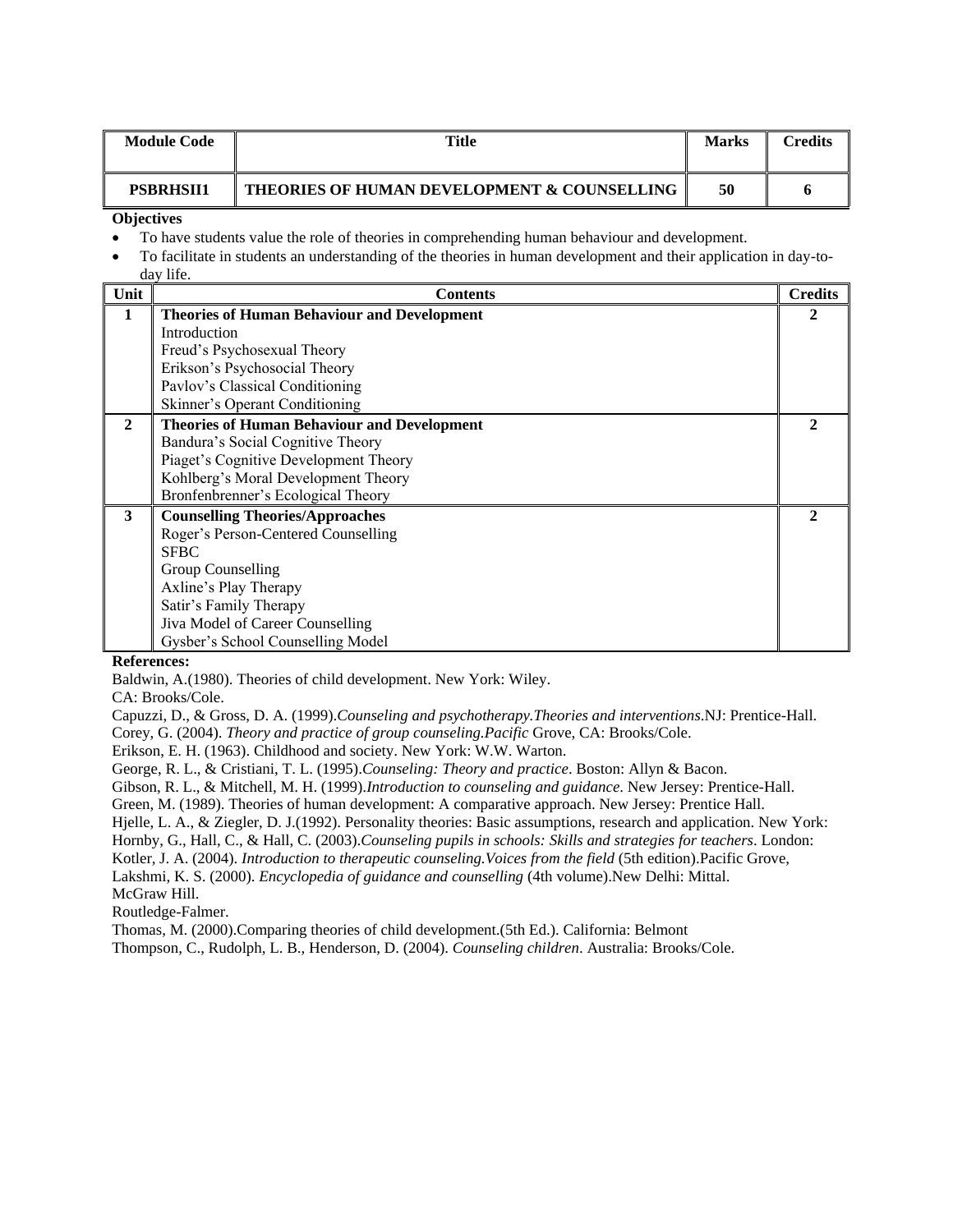|                   | <b>Module Code</b><br><b>Title</b><br><b>Marks</b>                                               |                                                                                                       | <b>Credits</b> |                |
|-------------------|--------------------------------------------------------------------------------------------------|-------------------------------------------------------------------------------------------------------|----------------|----------------|
|                   | <b>PSBRHSII2</b>                                                                                 | SPECIALIZED TOPICS IN HUMAN DEVELOPMENT                                                               | 50             | 6              |
| <b>Objectives</b> |                                                                                                  | To introduce students to planning developmentally-appropriate activities which promote holistic       |                |                |
|                   |                                                                                                  | development in early childhood                                                                        |                |                |
| $\bullet$         |                                                                                                  | To introduce students to key concepts in counseling, psychological testing and assessment.            |                |                |
|                   |                                                                                                  | To help students develop an awareness and concern for exceptional children, their needs and problems. |                |                |
| ٠                 |                                                                                                  | To be sensitized to the dynamics in family relations.                                                 |                |                |
| Unit              |                                                                                                  | <b>Contents</b>                                                                                       |                | <b>Credits</b> |
| 1                 |                                                                                                  | <b>Early Childhood Care and Education</b>                                                             |                | 2              |
|                   |                                                                                                  | <b>NAEYC</b> Developmentally-Appropriate Practices                                                    |                |                |
|                   |                                                                                                  | Play and the Young Child                                                                              |                |                |
|                   |                                                                                                  | <b>Curriculum Planning</b>                                                                            |                |                |
|                   |                                                                                                  | Language, science, and maths activities                                                               |                |                |
|                   | Social studies, music and movement, art and craft<br>Fine and gross motor development activities |                                                                                                       |                |                |
| $\mathbf{2}$      | <b>Assessment</b>                                                                                |                                                                                                       |                | $\mathbf{2}$   |
|                   | <b>Intelligence Testing</b>                                                                      |                                                                                                       |                |                |
|                   | <b>Creativity Testing</b>                                                                        |                                                                                                       |                |                |
|                   |                                                                                                  | <b>Personality Assessment</b>                                                                         |                |                |
|                   |                                                                                                  | Infant and Toddler Developmental Assessment                                                           |                |                |
|                   | <b>Special Needs</b>                                                                             |                                                                                                       |                |                |
|                   |                                                                                                  | Persons with Special Needs                                                                            |                |                |
|                   |                                                                                                  | Intellectually Differently-abled                                                                      |                |                |
|                   | Learning Disabilities                                                                            |                                                                                                       |                |                |
|                   |                                                                                                  | Physical and Health Disabilities                                                                      |                |                |
| 3                 | <b>Family Studies</b><br>Family Life Cycle                                                       |                                                                                                       |                | $\mathbf{2}$   |
|                   | Marital Dyad                                                                                     |                                                                                                       |                |                |
|                   |                                                                                                  | <b>Parent-Child Relationships</b>                                                                     |                |                |
|                   | Family and Work                                                                                  |                                                                                                       |                |                |
|                   | Alternate Lifestyles                                                                             |                                                                                                       |                |                |

**References:**

Essa E.L. (2003) Introduction To Early Childhood Education (4<sup>th</sup> ed).

Barbour, S.(1993) Early Childhood Education. An Introduction (2<sup>nd</sup> ed).

Gestwicki, C. (1999) Developmentally Appropriate Practices Curriculum And Development In Early Education  $(2<sup>nd</sup> Ed.).$ 

Leeper.S.,& Witherspoon, R.(1984).Good Schools For Young Children.

Brewe.J. (1998).Introduction to Early Childhood Education Preschool through Primary Grade (3<sup>rd</sup> Ed.).

Amin, R. (1997). Learning for life…from birth to five. Nurturing the growing child. Mumbai: Books for Change.

Catron, C., & Allen, J. (1993). Early childhood curriculum. New York: Macmillan.

Dopyera, M., & Dopyera, J. (1993). Becoming a teacher of young children. New York: McGraw Hill.

Ebastian, P. (1986). Handle with care--A guide to early childhood administration. Melbourne: AE Press.

Kaul, V. (1991). Early childhood education programme. New Delhi: NCERT.

NCERT.(1996). Minimum specifications for preschools. New Delhi: Author.

Swaminathan, M. (1998). The first five years—A critical perspective on early childhood care and education in India. New Delhi: Sage.

#### **Journals**

*Childhood Education, Parenting, Young Children*

Children's Christian Fund. (1994). Early childhood care and development (0 to 6 years). Trainers' manual. India: Author.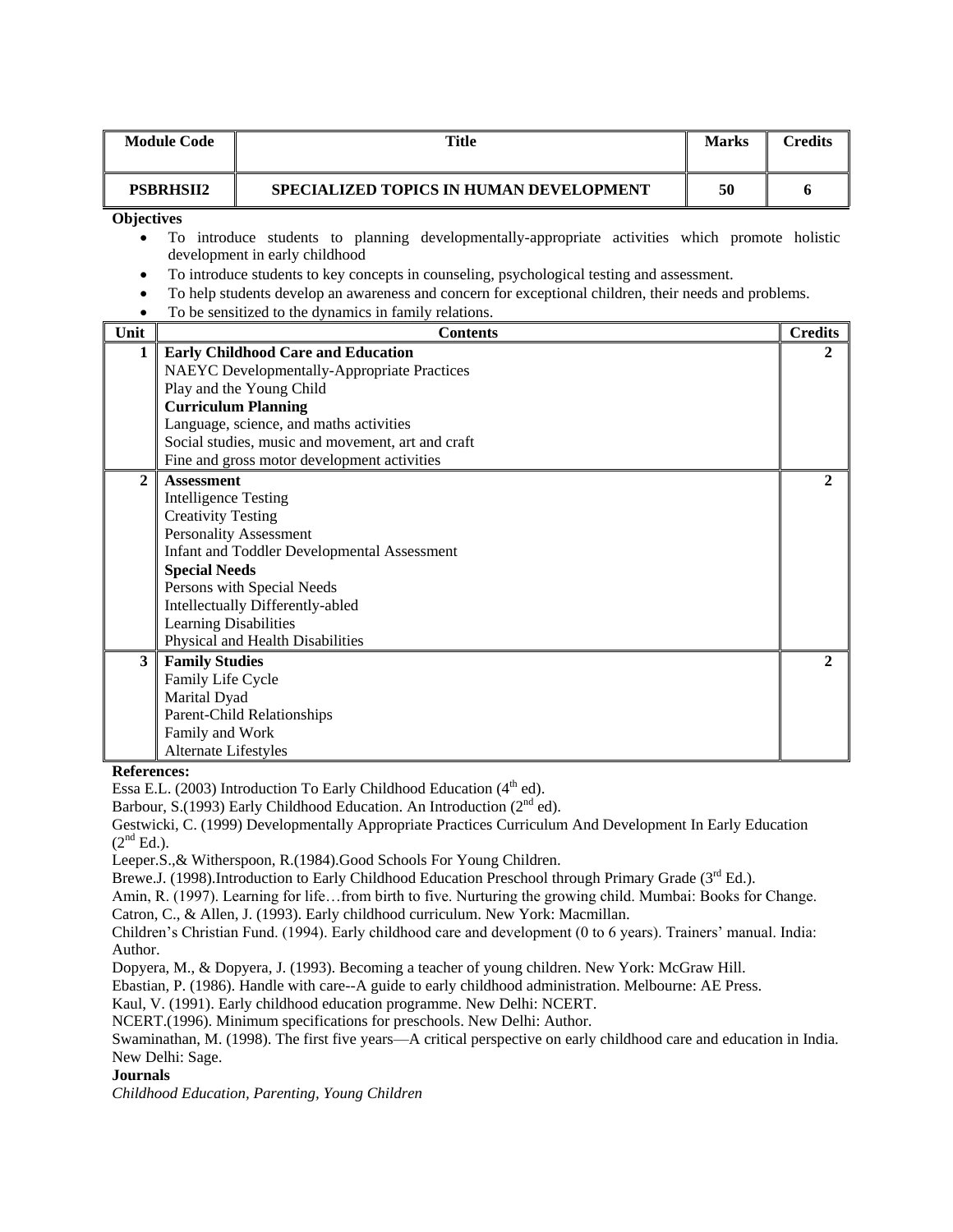|                                                                                                                     | <b>Module Code</b>                                                                                         | Title                                                                                              | <b>Marks</b> | <b>Credits</b> |
|---------------------------------------------------------------------------------------------------------------------|------------------------------------------------------------------------------------------------------------|----------------------------------------------------------------------------------------------------|--------------|----------------|
| <b>PSBRHSIII1</b>                                                                                                   |                                                                                                            | <b>PRODUCT DESIGN</b>                                                                              | 50           | ō              |
| <b>Objectives</b>                                                                                                   |                                                                                                            |                                                                                                    |              |                |
|                                                                                                                     |                                                                                                            | To help students interpret design, ideas through research on design events, activities and issues. |              |                |
|                                                                                                                     | To enable students to develop a strategic perspective on influences of lifestyle and design on each other. |                                                                                                    |              |                |
| To provide an opportunity to the students to acquire familiarity of organizational practices to set career and<br>٠ |                                                                                                            |                                                                                                    |              |                |
|                                                                                                                     |                                                                                                            | professional goals for oneself.                                                                    |              |                |
| Unit                                                                                                                |                                                                                                            | <b>Contents</b>                                                                                    |              | <b>Credits</b> |
|                                                                                                                     |                                                                                                            | Introduction to Computer Aided Designing (CAD)                                                     |              | $\mathbf{2}$   |
|                                                                                                                     |                                                                                                            | Overview of selection tools (Corel Draw)                                                           |              |                |
|                                                                                                                     | Figure drawing                                                                                             |                                                                                                    |              |                |
|                                                                                                                     |                                                                                                            | Motif generation, repeats and layouts                                                              |              |                |
| $\overline{\phantom{a}}$                                                                                            |                                                                                                            | $\mathbf{r}$ , and $\mathbf{r}$ , and $\mathbf{r}$                                                 |              |                |

| Unit | <b>Contents</b>                                | <b>Credits</b> |
|------|------------------------------------------------|----------------|
|      | Introduction to Computer Aided Designing (CAD) |                |
|      | Overview of selection tools (Corel Draw)       |                |
|      | Figure drawing                                 |                |
|      | Motif generation, repeats and layouts          |                |
|      | Introduction to product design                 |                |
|      | Elements and Principles of Design              |                |
|      | Overview of selection tools (Photoshop)        |                |
|      | Understanding layers                           |                |
|      | Understanding color modes                      |                |
|      | Working with type                              |                |
|      | Preparing to publish                           |                |
| 3    | Draping of different silhouettes               |                |
|      | <b>Fabric Manufacturing</b>                    |                |

# **References**

Bain, Steve, (2001). CorelDraw 10: An Official Guide, Berkeley, CA, Osborne/McGraw-Hill

Adobe Photoshop 60 – Classroom In A Book (2001) Addison Wesley, Longaman (Singapore) Pte.Ltd.

Joyce Carol (2000). Textile Design, Watson Guptill Publications: New York.

Tate, S. L. (2004), Inside Fashion Design Pearson Education INC: Singapore

| <b>Module Code</b> | Title                 | <b>Marks</b> | `redits |
|--------------------|-----------------------|--------------|---------|
| <b>PSBRHSIII2</b>  | <b>PRODUCT MAKING</b> | 50           |         |

**Objectives**

To learn the basics of computerized pattern making, grading and garment production technology

| Unit | <b>Contents</b>                                                         | <b>Credits</b> |
|------|-------------------------------------------------------------------------|----------------|
|      | Introduction to Computer aided manufacturing (CAM)                      |                |
|      | CAD systems                                                             |                |
|      | Pattern construction                                                    |                |
|      | Computer pattern grading systems                                        |                |
|      | Application of Computer Aided Manufacturing (CAM) for product execution |                |
|      | Pattern modification for size, fit and style                            |                |
|      | Marker making and lay-out planning                                      |                |
|      | Basic processes of garment production technology                        |                |
|      | Production data management systems                                      |                |

**References**

Fischer, A. (2009) Basics of Fashion Design, AVA Publishing: UK

Batty, J. (1975). *Industrial administration and management*. (3rd Ed.) London: The English language book society and McDonald and Svans.

Claire, B. (1981). *The complete book of sewing shortcuts.* New York: Sterling publisher

Dani, L. M. (1990). *Industrial organization and management.* Bombay: Manan publisher

Kallal, M. (1985). *Clothing construction*. London: Macmillan Publishing Co. Inc.

Kale, N. G. (1997). *Management and human resource development*. (6th Ed.) Mumbai: Manisha.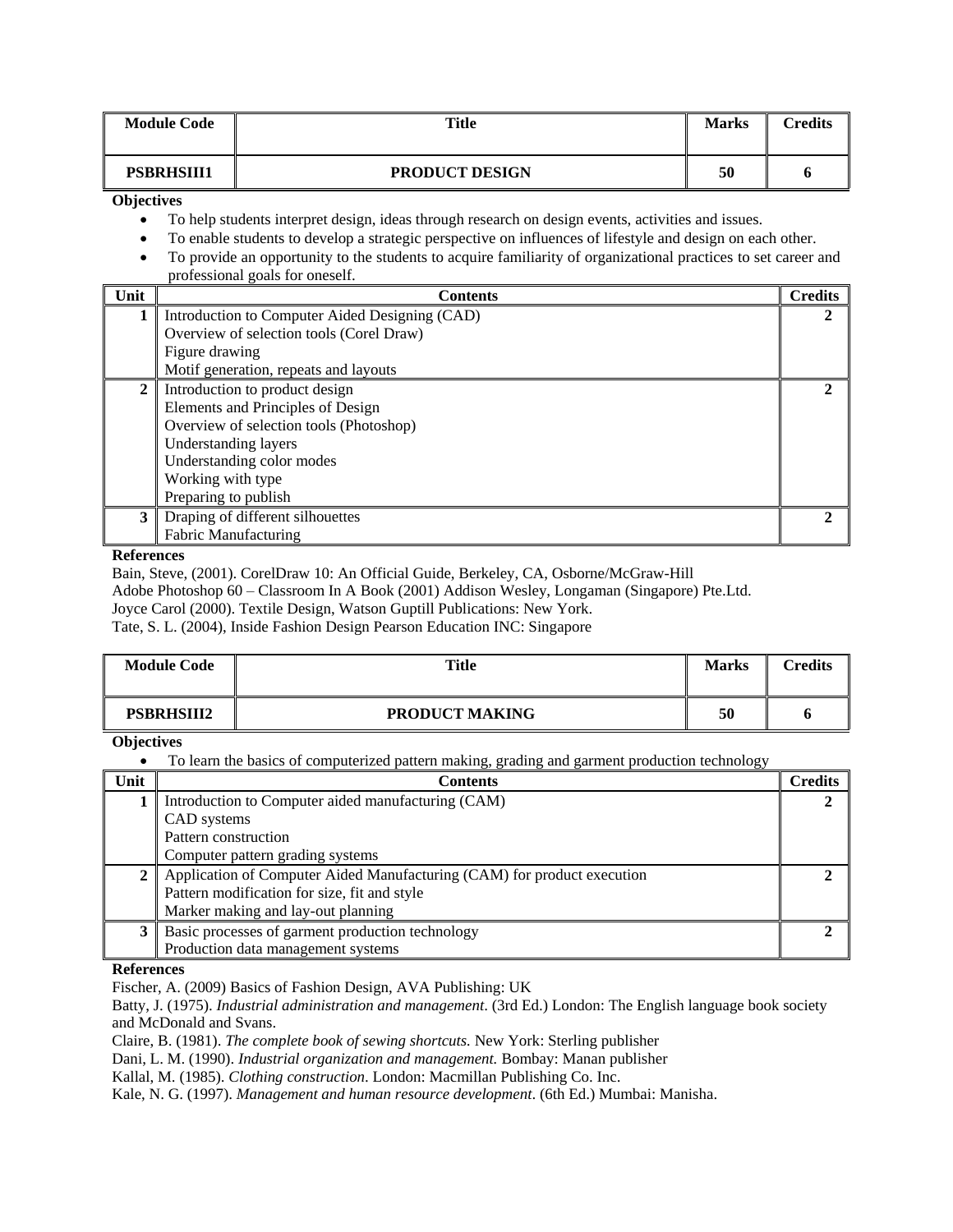Michael, V. and Paralkar, V. (1997). *The editors of times-life books,* Netherlands: Time-life B. V. International. Mehta Pradir V. ( 1992) *An introduction to quality control for the apparel industry*. ASQC. Quality Press, Marcel Dekker, Inc. Milwackee, New York, Dasel, Hongkong.

| <b>INTRODUCTION TO MANAGEMENT PROCESS</b><br><b>PSBRHSIV1</b><br>50<br><b>Objectives</b><br>To understand and study the effective use of resources<br>To develop an understanding of human values, goals and standards<br>To facilitate understanding of concepts such as motivation, leadership $\&$ team work.<br>Unit<br><b>Contents</b><br>Resources: Definition, Characteristics, Classification, iv. Guidelines for effective use of<br>1<br>resources<br>Management of Time: Types of Time, Philosophy and attitude towards time, Time plans and<br>tools of time management | <b>Credits</b> |
|-------------------------------------------------------------------------------------------------------------------------------------------------------------------------------------------------------------------------------------------------------------------------------------------------------------------------------------------------------------------------------------------------------------------------------------------------------------------------------------------------------------------------------------------------------------------------------------|----------------|
|                                                                                                                                                                                                                                                                                                                                                                                                                                                                                                                                                                                     | 6              |
|                                                                                                                                                                                                                                                                                                                                                                                                                                                                                                                                                                                     |                |
|                                                                                                                                                                                                                                                                                                                                                                                                                                                                                                                                                                                     |                |
|                                                                                                                                                                                                                                                                                                                                                                                                                                                                                                                                                                                     |                |
|                                                                                                                                                                                                                                                                                                                                                                                                                                                                                                                                                                                     |                |
|                                                                                                                                                                                                                                                                                                                                                                                                                                                                                                                                                                                     | <b>Credits</b> |
|                                                                                                                                                                                                                                                                                                                                                                                                                                                                                                                                                                                     | $\mathbf{2}$   |
|                                                                                                                                                                                                                                                                                                                                                                                                                                                                                                                                                                                     |                |
|                                                                                                                                                                                                                                                                                                                                                                                                                                                                                                                                                                                     |                |
|                                                                                                                                                                                                                                                                                                                                                                                                                                                                                                                                                                                     |                |
| Systems Approach in Management                                                                                                                                                                                                                                                                                                                                                                                                                                                                                                                                                      |                |
| $\mathbf{2}$<br>Human energy as a resource:                                                                                                                                                                                                                                                                                                                                                                                                                                                                                                                                         | $\mathbf{2}$   |
| Energy demands for different activities and Energy Expenditure                                                                                                                                                                                                                                                                                                                                                                                                                                                                                                                      |                |
| Fatigue: Meaning, Types of fatigue, Remedies                                                                                                                                                                                                                                                                                                                                                                                                                                                                                                                                        |                |
| Work simplification: definition, importance, techniques                                                                                                                                                                                                                                                                                                                                                                                                                                                                                                                             |                |
| <b>Communication:</b> Meaning and nature of communication, Communication structures                                                                                                                                                                                                                                                                                                                                                                                                                                                                                                 |                |
| Barriers to effective communication                                                                                                                                                                                                                                                                                                                                                                                                                                                                                                                                                 |                |
| Group Dynamics: Concept of group dynamics, Managerial model of work groups                                                                                                                                                                                                                                                                                                                                                                                                                                                                                                          |                |
| Motivating: Definition, Theories of motivation: Maslow's need hierarchy, Herzberg's theory                                                                                                                                                                                                                                                                                                                                                                                                                                                                                          |                |
| motivation, David McClelland's theory, Incentives and Recognition, Benefits of motivation                                                                                                                                                                                                                                                                                                                                                                                                                                                                                           |                |
| Other resources: Money, Human Resources, Materials and<br>3                                                                                                                                                                                                                                                                                                                                                                                                                                                                                                                         | 2              |
| Information Technology and their use in management                                                                                                                                                                                                                                                                                                                                                                                                                                                                                                                                  |                |
| <b>Concepts of Quality Management</b>                                                                                                                                                                                                                                                                                                                                                                                                                                                                                                                                               |                |
| Meaning and importance of Quality management                                                                                                                                                                                                                                                                                                                                                                                                                                                                                                                                        |                |
| Fundamentals                                                                                                                                                                                                                                                                                                                                                                                                                                                                                                                                                                        |                |
| TQM, JIT, quality assurance, quality circles                                                                                                                                                                                                                                                                                                                                                                                                                                                                                                                                        |                |
| Current trends in Quality management                                                                                                                                                                                                                                                                                                                                                                                                                                                                                                                                                |                |

**References** 

Bank, J. (1996). The essence of Total Quality Management, New Delhi: Practice Hall of India Pvt. Ltd.

Bother, D. (1994). Communicate with confidence, McGraw Hill Inc, New York

Drucker, P. (1975). The practice of Management. Allied Publishers Pvt. Ltd. Bombay

Mundel, M. E. (1990). Motion & Time Study, Principles & Practice, Prentice Hall Inc., New Delhi

Pike, J. & Barheo, R. (2001)TQM in Action, Clespur and Hall

Mukherjee P.N. (2009) Total Quality management, PHI Learning Pvt. Ltd

| <b>Module Code</b> | Title                                                                       | <b>Marks</b> | Credits |
|--------------------|-----------------------------------------------------------------------------|--------------|---------|
| <b>PSBRHSIV2</b>   | <b>INTRODUCTION TO ERGONOMICS</b><br><b>MAN- MACHINE ENVIRONMENT SYSTEM</b> | 50           |         |

# **Objectives**

To introduce students to the concept and essential components of Ergonomics.

To provide students with ergonomic applications in home, office and industry.

| Unit | Contents                                                | `redits |
|------|---------------------------------------------------------|---------|
|      | <b>Introduction:</b> Man – Machine – Environment System |         |
|      | Time and Motion Studies                                 |         |
|      | Anthropometrics                                         |         |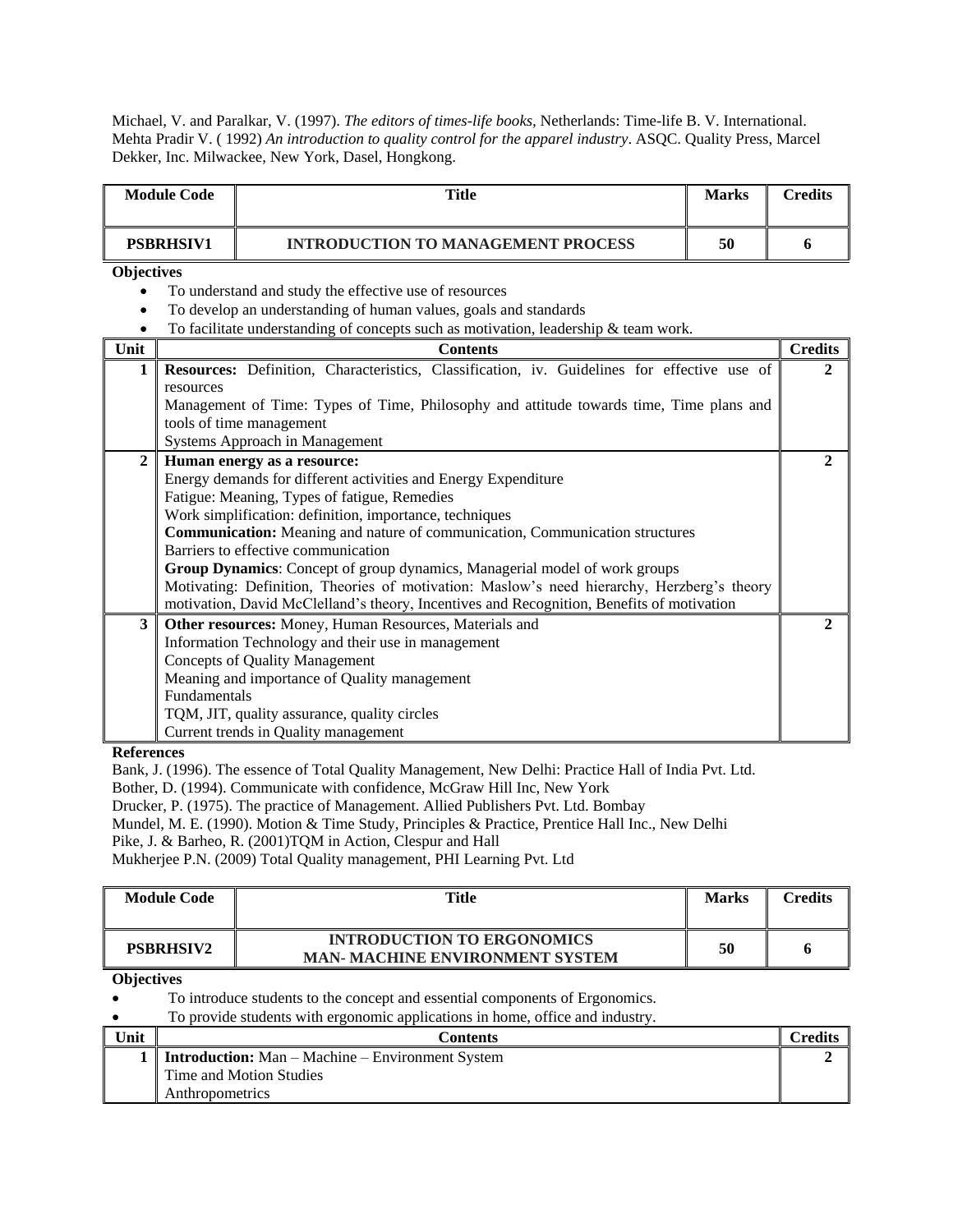| Work Space Design                                                                            |  |
|----------------------------------------------------------------------------------------------|--|
| 2   Posture and Workload and Physiological Aspects of Work                                   |  |
| Biomechanics, Fatigue                                                                        |  |
| Muscular Work, Work Efficiency, Measurement of the Human Cost of Work, Sources of energy     |  |
| <b>Environmental Factors</b>                                                                 |  |
| Illumination, Noise and Vibration, Chemical and Biological Hazards                           |  |
| Indoor Climate, Heat & Cold Stress, Ventilation, Effect on Health with applications in Home, |  |
| Office and Industry                                                                          |  |

# **References**

Bridger. R.S. (2003). Introduction to Ergonomics. Taylor and Francis Ltd. Great Britain.

Chauhan. M. K. (2002). Ergonomics Practical Manual. SVT College of Home Science, Mumbai.

Dalela S. and Saurabh. (1987). Textbook of Work Study and Ergonomics. (4th ed). Standard Publishers. Delhi.

Gandotia. V., Oberoi K. and Sharma. P. (2005). Essentials of Ergonomics, Dominant Publishers and Distributors. New Delhi.

Kong. S. and Johnson. S. (2000). Work Design: Industrial Ergonomics, Holcomb Hathway. Arizona.

Kroemer. K.H.E and Grandjean E. (1997). Fitting the Task to the Human: A Textbook of occupational Ergonomics Taylor and Francis Ltd. London.

Pheasant. S. (1996). Bodyspace: Anthropometry, Ergonomics and the Design of Work ( $2<sup>nd</sup>$  ed.). Taylor and Francis Ltd. London.

Stanton. N., Hedge. A., Brookhirs K. and Sales. E. (2005). Handbook of Human Factors and Ergonomics, CRC Press. Florida.

Weerdmaster Dul Jam. B. (2001). Ergonomics for Beginners: A Quick Reference Guide. Taylor and Francis Ltd. London

Wilson J. R. and Corbett E. N. (1995). Evaluation of Human Task: A Practical Ergonomics Methodology.  $(2^{nd}$  ed.) Taylor and Francis (Ltd). London.

### **Scheme of Examination**

# **Theory Modules:**

**Project work** on one topic of relevance will be assigned by the course instructor (one for every module) (30 marks)

| S. No.   | <b>Criteria for Marking</b>                                           | <b>Marks</b> assigned |
|----------|-----------------------------------------------------------------------|-----------------------|
| . .      | Review of literature (not including the notes provided)               |                       |
| <u>.</u> | Conceptual learning by the learner (application based)                |                       |
|          | Presentation (content, language, objectivity, accuracy and precision) |                       |
|          |                                                                       | $\sim$ $\sim$         |

**Final test papers** (to be framed and administered by the Course Instructor) during the program (20 marks)

| No.<br>$\sim$<br>v. | riteria:<br>Marking<br>tor      | assigned<br>Marks                                       |
|---------------------|---------------------------------|---------------------------------------------------------|
| . .                 | questions<br>Multiple<br>choice | $\Delta$<br>$\sim$<br>and the control of the control of |

#### **Practical Modules:**

Samples/exercises/assignments/portfolios/journals/ plans will submitted to the course instructor in college (50 marks)

| S. No.   | <b>Criteria for Marking</b> on the quality of work produced | <b>Marks assigned</b> |
|----------|-------------------------------------------------------------|-----------------------|
|          | Regularity & Accuracy                                       |                       |
| <u>.</u> | Creativity & Neatness                                       |                       |
|          | Presentation (Product)                                      |                       |

Learners may have to attend few practical sessions and test evaluations for laboratory work, if required in-order to facilitate the practical exposure and its assessment for select units if prescribed.

Notices regarding submission dates and other related information will be posted on the website. Communication will be done online.

Grade cards on the successful completion will be issued by the college online.